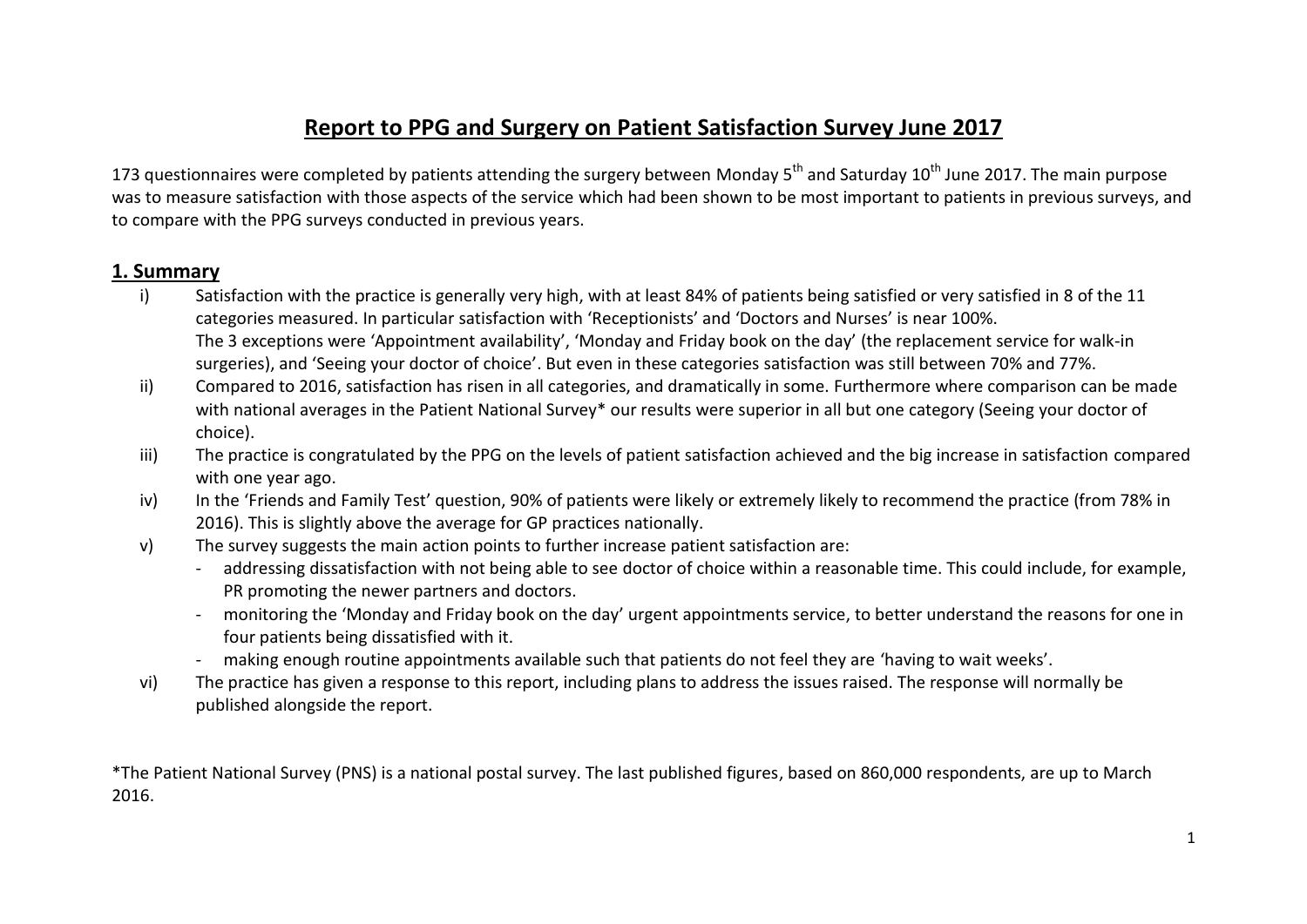# **2. Satisfaction Ratings**

| Category                                 | <b>Patients</b>   | <b>Very Satisfied</b> | <b>Satisfied</b> | <b>Dissatisfied</b> | <b>Very Dissatisfied</b> |  |
|------------------------------------------|-------------------|-----------------------|------------------|---------------------|--------------------------|--|
|                                          | <b>Responding</b> | <u>%</u>              | <u>%</u>         | $\frac{9}{6}$       | ℅                        |  |
| Booking Appointments - tel. waiting time | 155               | 25                    | 59               | 14                  |                          |  |
| -on-line booking                         | 56                | 32                    | 59               | 5                   |                          |  |
| -appointment availability                | 151               | 15                    | 62               | 21                  |                          |  |
| - Mon+Fri book on the day                | 100               | 23                    | 51               | 19                  |                          |  |
| -seeing doctor of choice                 | 137               | 12                    | 58               | 23                  | 6                        |  |
| <b>Surgery Opening Hours</b>             | 162               | 34                    | 60               |                     |                          |  |
| Time in Reception Waiting for Doctor     | 161               | 19                    | 70               | ٩                   |                          |  |
| Information Provided/Available           | 136               | 32                    | 66               |                     |                          |  |
| <b>Surgery Website</b>                   | 91                | 21                    | 75               |                     |                          |  |
| Receptionists                            | 166               | 48                    | 49               |                     |                          |  |
| <b>Doctors and Nurses</b>                | 163               | 54                    | 44               |                     |                          |  |

## **Comparison with Previous Years (where available)**

| Category                                |                           | <b>Total Satisfied or</b> | <b>Latest Equivalent</b> |                  |      |
|-----------------------------------------|---------------------------|---------------------------|--------------------------|------------------|------|
|                                         | <b>Very Satisfied (%)</b> |                           |                          | NPS* Results (%) |      |
|                                         | 2014                      | 2015                      | 2016                     | 2017             | 2016 |
| Booking Appointments -tel. waiting time | 83                        | 89                        | 70                       | 84               | 70   |
| -on-line booking                        | 90                        | 87                        | 76                       | 91               |      |
| -appointment availability               | 54                        | 71                        | 49                       | 77               |      |
| - Mon+Fri book on the day               |                           |                           | ۰                        | 74               |      |
| -seeing doctor of choice                |                           | ۰                         | 49                       | 70               | 80   |
| <b>Surgery Opening Hours</b>            | 95                        | 95                        | 92                       | 94               | 76   |
| Time in Reception Waiting for Doctor    | 91                        | 87                        | 81                       | 89               | 58   |
| Information Provided/Available          | 97                        | 96                        | 91                       | 98               |      |
| <b>Surgery Website</b>                  |                           |                           | ۰                        | 96               |      |
| Receptionists                           | 96                        | 91                        | 93                       | 97               | 87   |
| <b>Doctors and Nurses</b>               | 100                       | 99                        | 96                       | 98               | 92   |

\*The National Patient Survey is not directly comparable as most questions do not ask 'satisfaction' levels as such, but do still give an indication.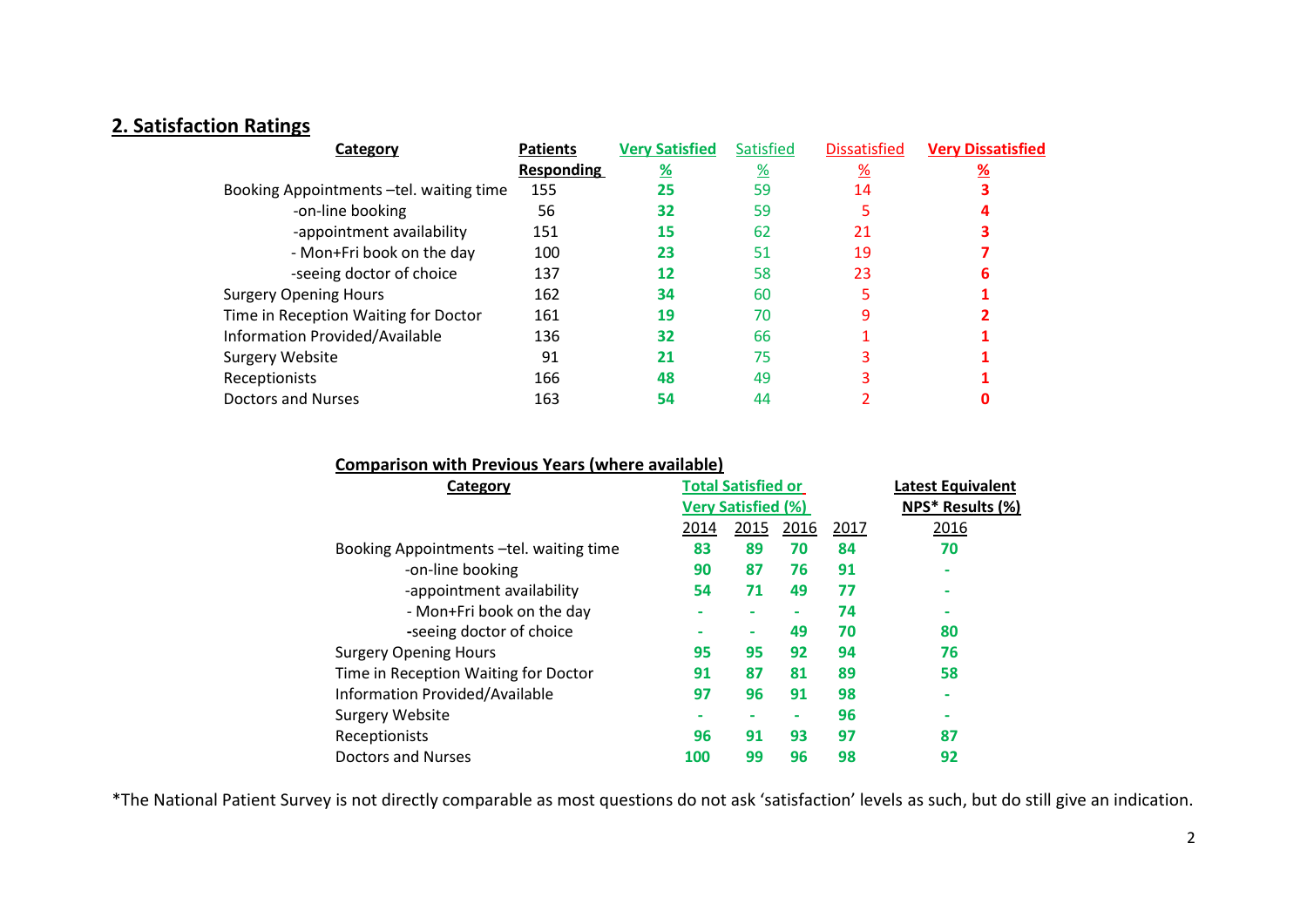#### **Comment**

Satisfaction could be said to be very high in 8 of the 11 categories measured, with at least 84% of patients being satisfied or very satisfied. Furthermore in 6 of the categories the figure was over 90%, and notably 97% for 'Receptionists' and 98% for 'Doctors and Nurses'.

Further positive news was that in the 9 categories that could be compared with previous years' surveys satisfaction increased in all cases, and by a large amount in 5 of the categories.

The 3 categories with relatively lower satisfaction ratings were 'appointment availability', 'Monday and Friday book on the day' and 'seeing your doctor of choice', where 23%, 26% and 30% of patients respectively were dissatisfied or very dissatisfied.

Comparing our results with the NPS (see explanation asterisks at bottom of pages 1 and 2), all are significantly better than national figures except for 'seeing doctor of choice' where the practice is behind by some 10 points.

Overall the PPG warmly congratulates the practice on all these very positive results, especially at a time of NHS re-organisations, budget constraints and staff shortages. These congratulations include all staff and partners, but special mention is appropriate for Louise Perugia who became Practice Manager one year ago, and Brenda, a receptionist particularly mentioned by patients in two questionnaires.

Further points of note:

- **On-line booking** satisfaction ratings are high, but there is a mystery regarding a fall in the number of users see Section 5.
- **Appointment availability**  77% satisfaction is much improved from the 49% in 2016 but is still an issue for 23% of patients. There are no comparable NPS figures.
- **Monday to Friday book on the day** this new service, providing some appointments on the day and intended for urgent cases, was introduced one year ago to replace walk-in surgeries. 74% satisfaction suggests the new arrangements are being accepted by patients, though some would no doubt still prefer just walking in. (It is noted that the practice say they find the new arrangements much more manageable, and feel that generally this should benefit patients too.)
- **Seeing your doctor of choice** as stated above there is some dissatisfaction with patients not being able to see their preferred doctor, and a suggestion that the practice is behind national figures just on this one measure. As suggested in the 2016 survey report, this may be exacerbated by the two longest serving and probably most 'popular' partners doing reduced surgery hours.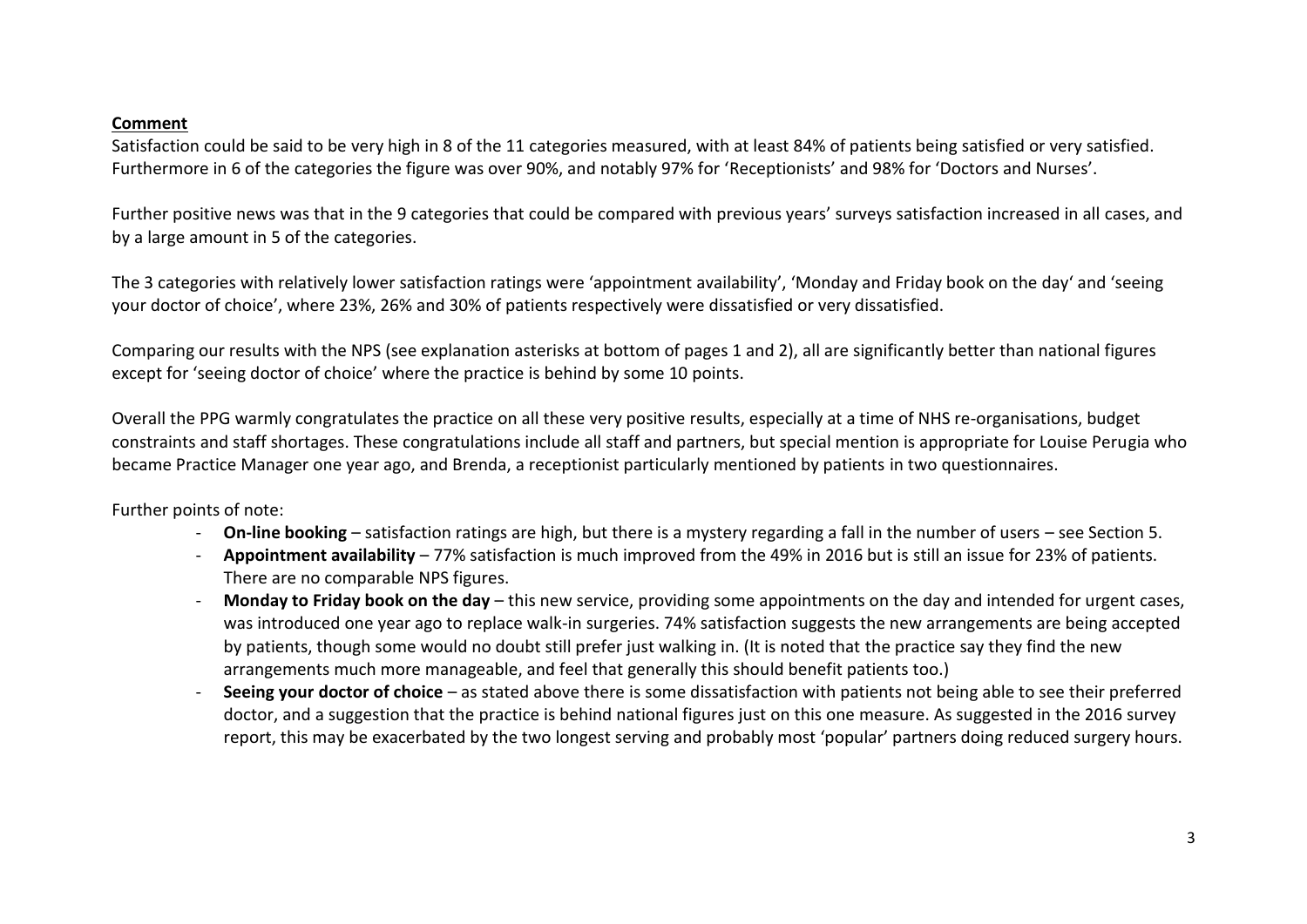## **3. Friends and Family Test Question**

It is mandatory that patients be invited to answer this question at all points of contact with the NHS, and there are cards at our reception window for this purpose. The question is 'How likely are you to recommend this practice to friends and family if they needed similar care or treatment?' It has been included in our survey since 2015, and 163 patients responded to the question.

| The results were: | <b>Extremely Likely</b> | Likely | Neither Likely nor Unlikely | Unlikelv | <b>Extremely Unlikely</b> |
|-------------------|-------------------------|--------|-----------------------------|----------|---------------------------|
|                   | 51%                     | 39%    | 7%                          |          |                           |

With 90% positive answers, this is a significant improvement on 2016 (78%) and also higher than 2015 (86%). The practice is now in line with the national and regional picture for GP practices as shown on the NHS website for April 2017 (89% for England, 88% for London).

The 4 patients who would not recommend the practice were mainly dissatisfied with appointment availability (all 4), waiting time on the phone, Monday and Friday book on the day and on-line booking.

## **4. Patients' Comments**

45 patients added comments. The main themes were:

- 32 positive comments saying the service was good, referring especially to doctors, nurses and receptionists
- 24 negative comments, including seeing doctor of choice (7), appointment availability (5), and receptionists (3)

Some representative examples are displayed overleaf.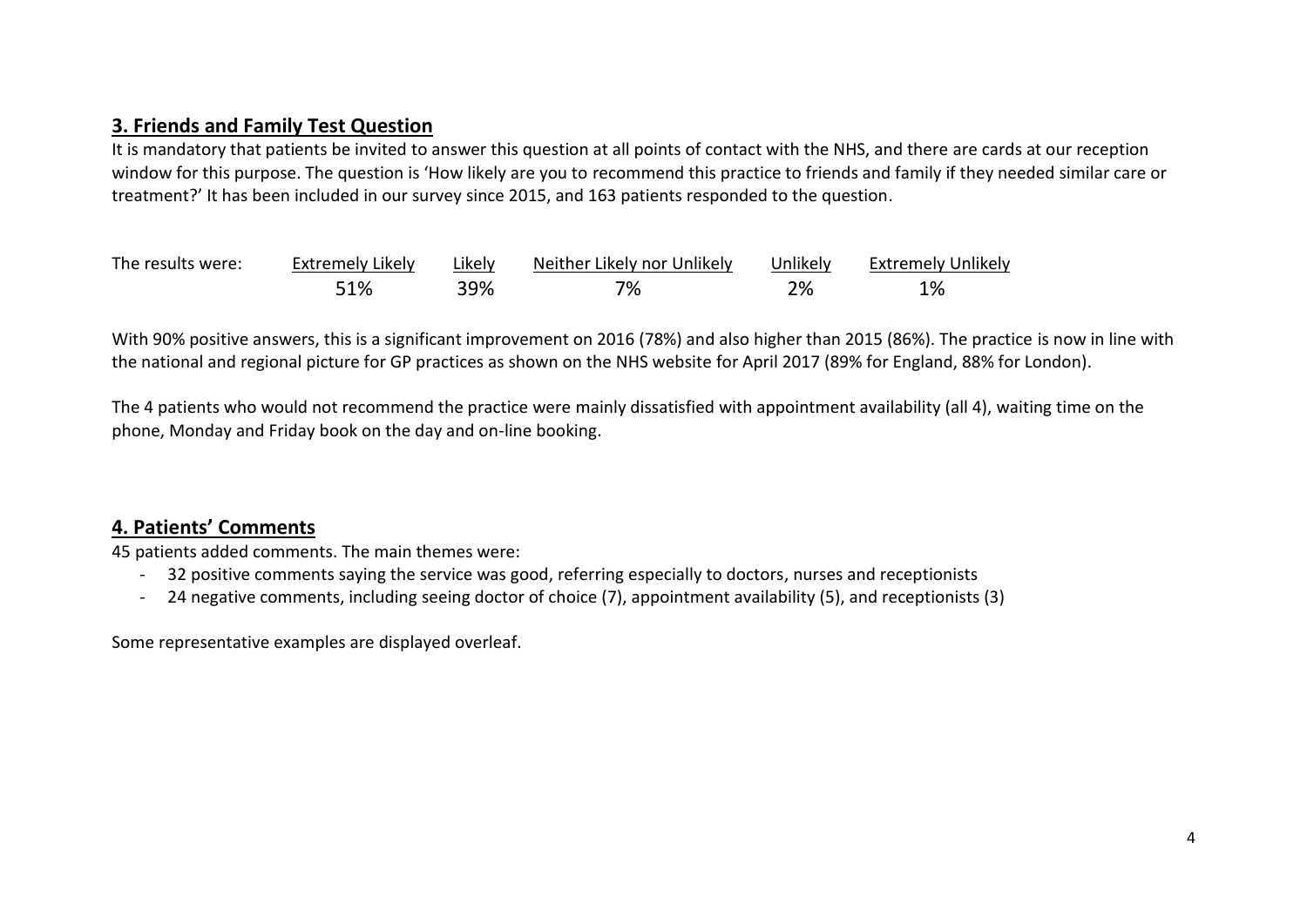*Always accessible and willing to go the extra mile at reception and in clinical capacity* 

*Getting an appointment is difficult but …*

*The receptionists are always helpful and do what they can*

*Appointment availability / doctor of choice – not so good – often have to wait weeks*

*Availability of doctors much improved and receptionists more pleasant and helpful*

*Very impressed – phoned and got an appointment today [Monday] Thank you*

*I have been a patient with the practice for 35 years and always had the best care and attention from doctors and reception staff*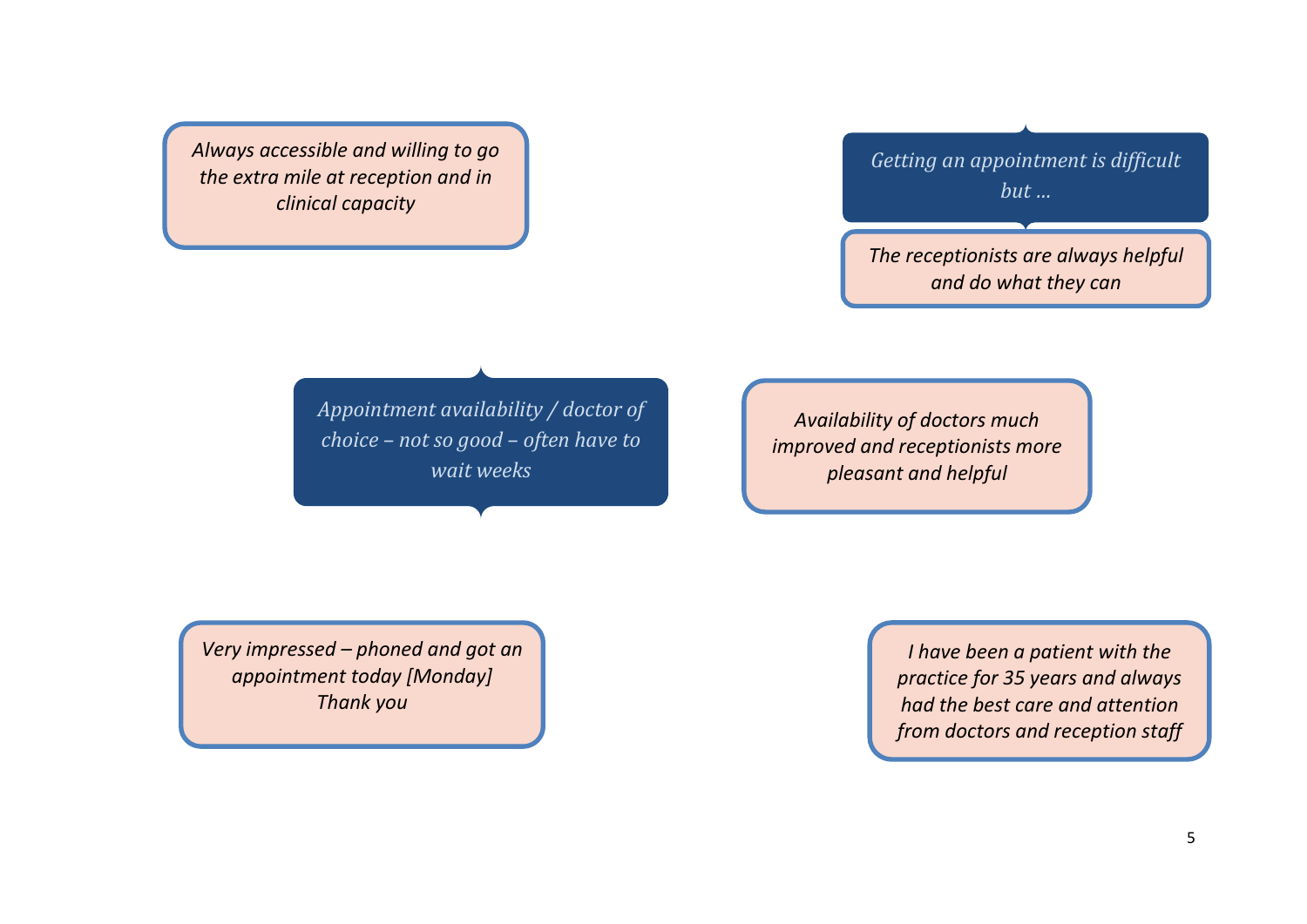There were also some miscellaneous comments which may be of interest to the practice:

- i) Unnecessary wait and information when ring up before getting to options.
- ii) The consultation time is too short when you have several medical conditions.
- iii) I was not aware there is a website for on-line booking.
- iv) There is too much pressure by patients on doctors and staff far too many patients for the practice.
- v) Why not offer more over the phone consultations to save on appointments and save time for doctors and patients?
- vi) There can sometimes be a long wait to check in.
- vii) Don't listen to the government and their targets I am patient enough to wait until the next week for an appointment it's free!

## **5. Demographics and How the Surgery is Contacted**

108 women and 63 men (plus 2 not stated) took part. 4 were there for their children and 2 for another adult.

| Age Distribution:                   | $16 - 18$<br>1%                | 18-34<br>22%               | $35 - 54$<br>27%                            | $55 - 64$<br>18%                | 65-74<br>16%                                                             | 75+<br>17%                                                                                                      |                                                             |
|-------------------------------------|--------------------------------|----------------------------|---------------------------------------------|---------------------------------|--------------------------------------------------------------------------|-----------------------------------------------------------------------------------------------------------------|-------------------------------------------------------------|
| How Appointments Booked:            | (2016 Survey:<br>(2015 Survey: | Phone<br>67%<br>66%<br>76% |                                             | In Person<br>34%<br>36%<br>27%  | 10%<br>17%)<br>13%)                                                      | <b>On-line (Patient Access)</b>                                                                                 | (Some patients ticked)<br>more than one method.)            |
| How Repeat Prescriptions Requested: |                                |                            | In Person<br>By E-mail<br>Direct to Chemist | <b>On-line (Patient Access)</b> | $\boldsymbol{u}$<br>15% (<br>$\mathbf u$<br>12% (<br>$\mathbf{u}$<br>46% | 38% (2016:41%, 2015:27%)<br>$\boldsymbol{u}$<br>9%,<br>13%)<br>$\boldsymbol{u}$<br>11%)<br>14%,<br>46%)<br>44%, | (Based on 123 patients<br>who ticked at<br>least 1 method.) |